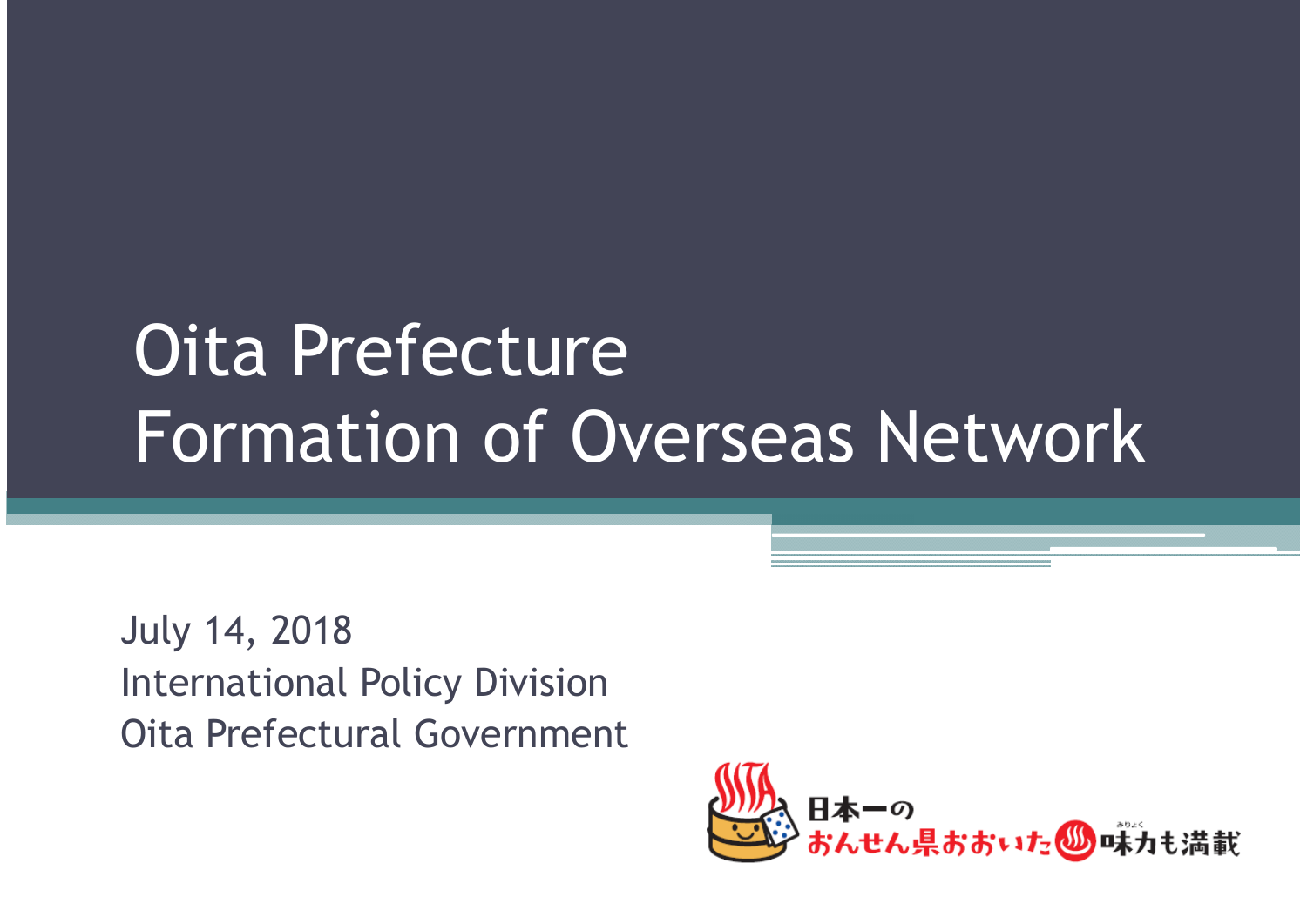### Our Goal:

### To strengthen the overseas network of people who are related to Oita Prefecture

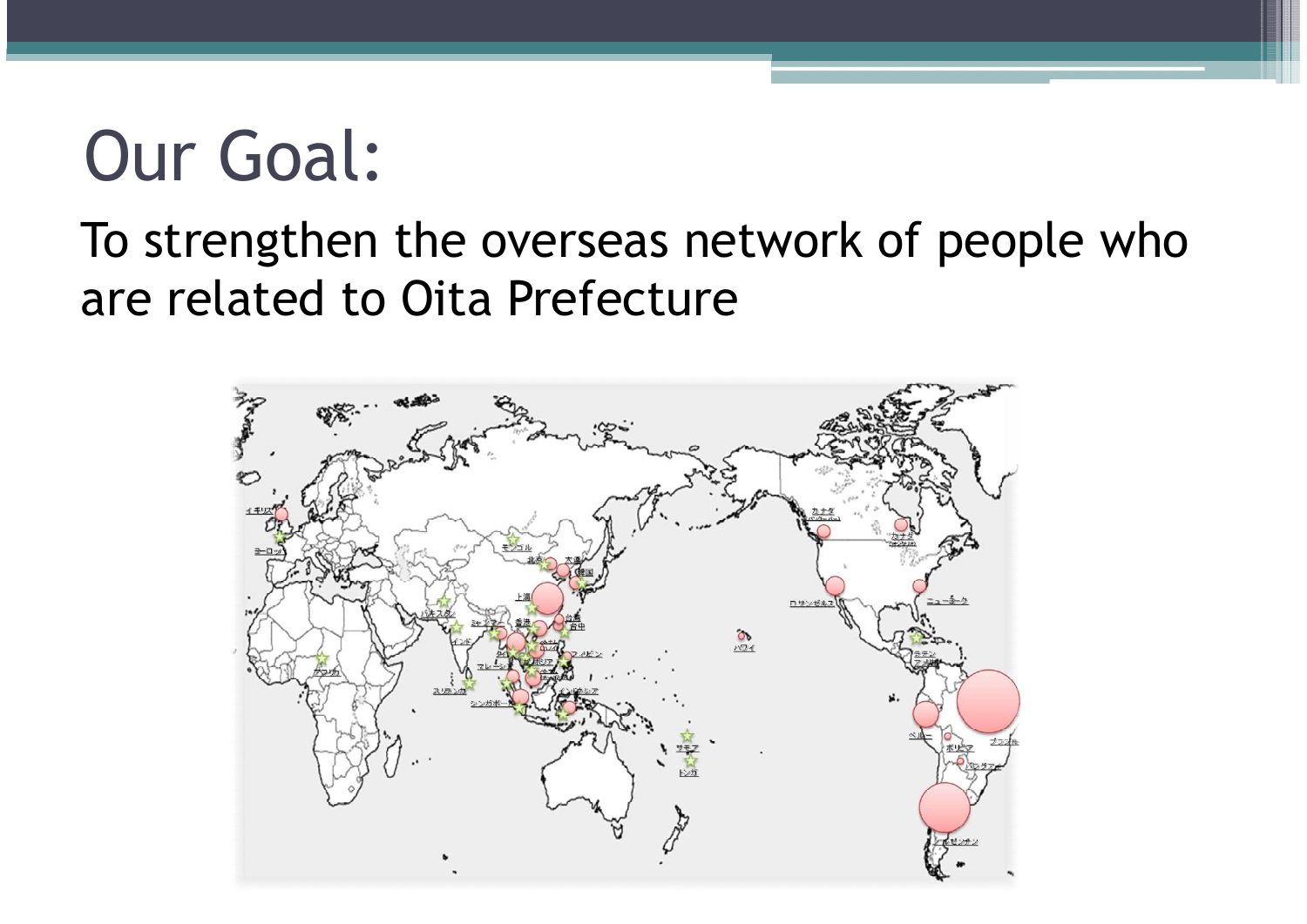### What We Want to Do:

### APU Alumni Members



Industries in **Oita** Prefecture



CONNECT THEM!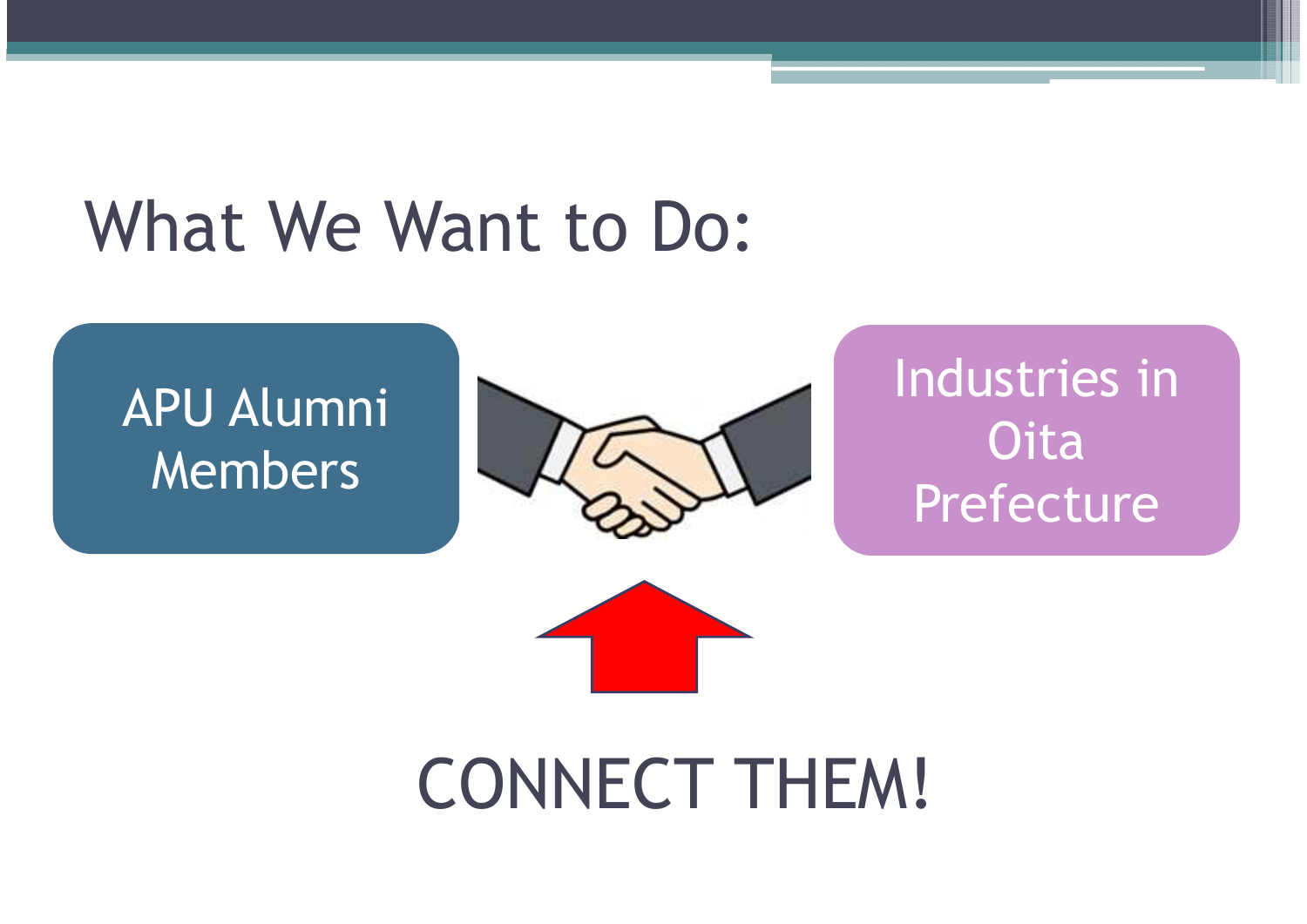## ➀Attracting Tourists to Oita

#### APU Alumni Members

- **Travel agency managers**
- Media operators, famous writers
- Celebrities, influencers

**travel packages**

**Sending off customers**

**On-site location dissemination**

Industries in Oita

- Prefectural and municipal tourism associations
- Travel operators
- Lodging (hotels, inns, etc.) operators
- Leisure facility operators
- Transportation operators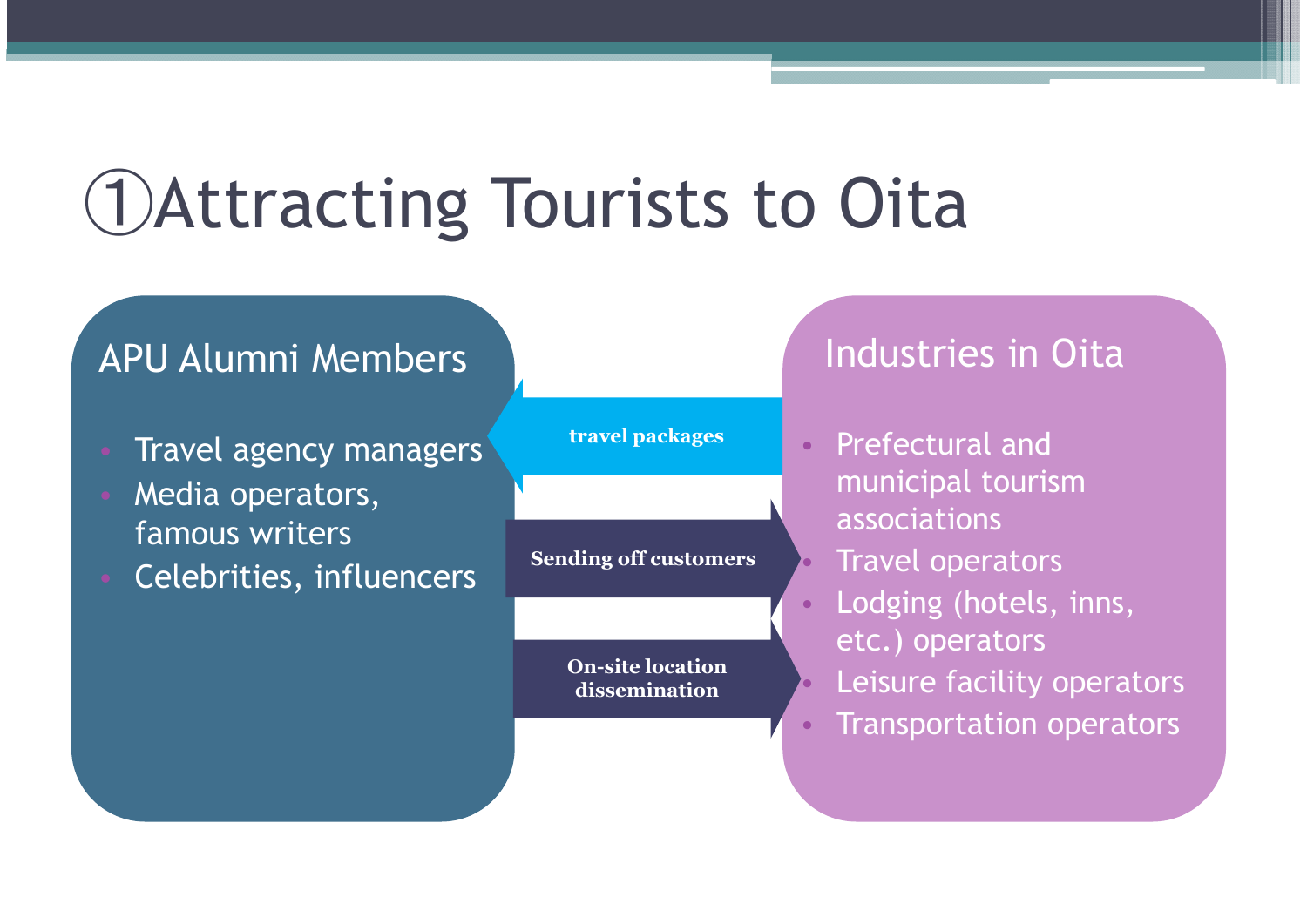## ➁Exporting Products of Oita

#### APU Alumni Members

- Foodstuff trading company managers/buyers
- Import/distributor managers/buyers
- Retail stores/restaurant managers/buyers

**Exporting products**

**Importing, on-site sales**

**Providing Information about local markets**

Industries in Oita

Manufacturers and Exporters of

- Agriculture/Fishery • Processed Goods and Handicraft
- Sake Breweries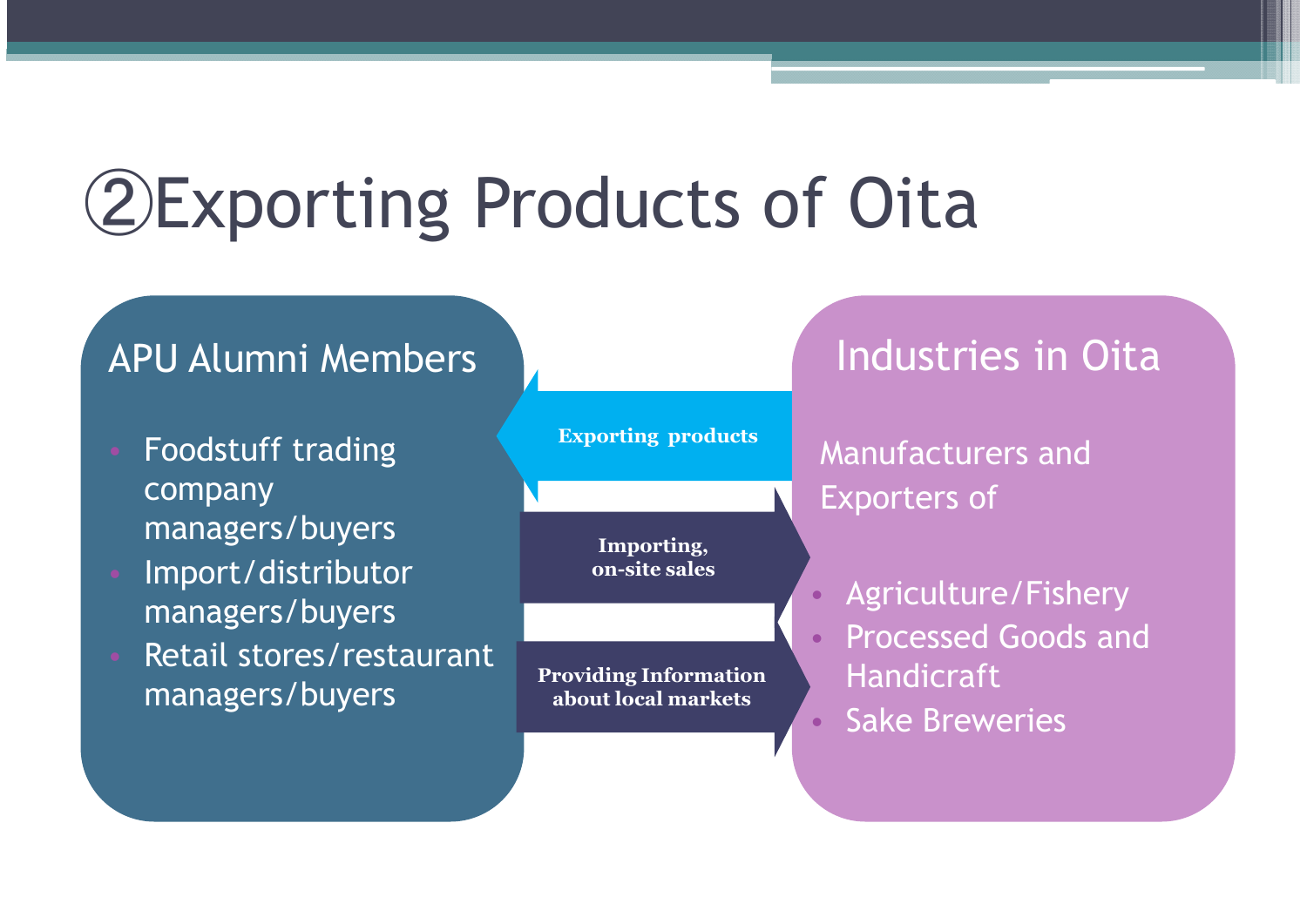# ➂Launching Businesses Overseas

#### APU Alumni Members

- Resource (human resources, raw materials, finances) providers
- Government agency staff members
- Real estate operators
- Prime borrowers

**Opening bases for production/sales**

**Providing information about local location**

**Real estate, raw material provision, ordering**

#### Industries in Oita

- **Semiconductor** manufacturers
- Medical equipment companies
- Automobile parts manufacturers
- IT companies
	- Food/drink manufacturers